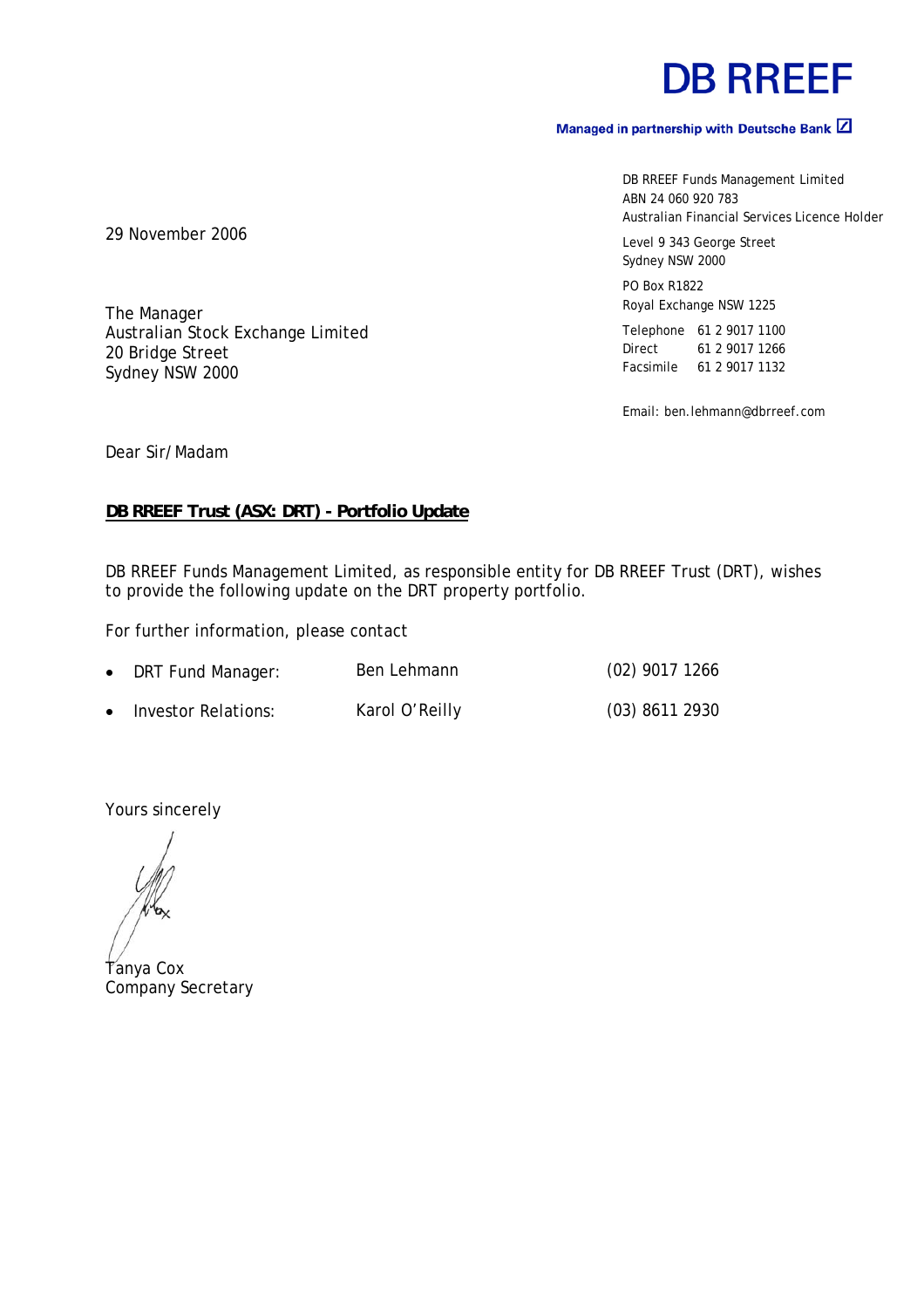# **DB RREEF Trust (ASX:DRT) Portfolio update**

29 November 2006

DB RREEF Funds Management Limited (DRFM), as responsible entity of DB RREEF Trust (DRT), provides the following portfolio update as at 31 October 2006.

# **Leasing update**

The overall occupancy level of DRT has remained steady at 96.1 percent. The weighted average lease term to expiry by income is 5.1 years (5.3 years in June 2006).

Details of leasing activity finalised since 30 June 2006 from each of the sectors is summarised below:

#### **Office portfolio**

- Occupancy is 97.7 percent by area including heads of agreement (98.2 percent as at June 2006).
- Weighted average lease term to expiry is 6.0 years by income (6.3 years as at June 2006).

#### Major leases signed since 30 June 2006 include:

| Property                         | Tenant                | Area  | Term  | Commences |
|----------------------------------|-----------------------|-------|-------|-----------|
|                                  |                       | (sam) | (yrs) |           |
| 201 Elizabeth Street, Sydney NSW | <b>NSW Government</b> | 4.306 | 6     | May-07    |
| 44 Market Street, Sydney NSW     | Members Equity        | 1,889 | ხ     | Sep-06    |
| 14 Moore Street, Canberra ACT    | Cap Gemini            | 1.093 | b     | Oct-06    |

#### **Industrial portfolio – Australia**

- Occupancy is 97.4 percent by area (99.2 percent as at 30 June 2006).
- Weighted average lease term to expiry is 4.7 years by income (4.8 years as at 30 June 2006).

Major new leases or renewals signed include:

|                                       |                                  | Area   | Term  |           |
|---------------------------------------|----------------------------------|--------|-------|-----------|
| Property                              | Tenant                           | (sqm)  | (yrs) | Commences |
| 120 Old Pittwater Road, Brookvale NSW | Avon Products Pty Ltd            | 13,392 | 10    | Feb-07    |
| 1-55 Rothschild Avenue, Rosebery NSW  | Damilock Pty Ltd/ Casual Living  | 9.328  |       | Aug-06    |
| 10-16 South Street, Rydalmere NSW     | Altech Computers Pty Ltd         | 5,294  | 2     | Oct-06    |
| 11 Talavera Road, Macquarie Park NSW  | Alleasing Finance Aus. Pty Ltd   | 2,567  | 10    | Nov-06    |
| 706 Mowbray Road, Lane Cove NSW       | Direct Finishing                 | 1.541  | 5     | Dec-06    |
| 10-16 South Street, Rydalmere NSW     | Tom Stoddart Pty Ltd             | 935    | 5     | $Oct-06$  |
| 706 Mowbray Road, Lane Cove NSW       | Minorplanet Asia Pacific Pty Ltd | 801    | 3     | Aug-06    |

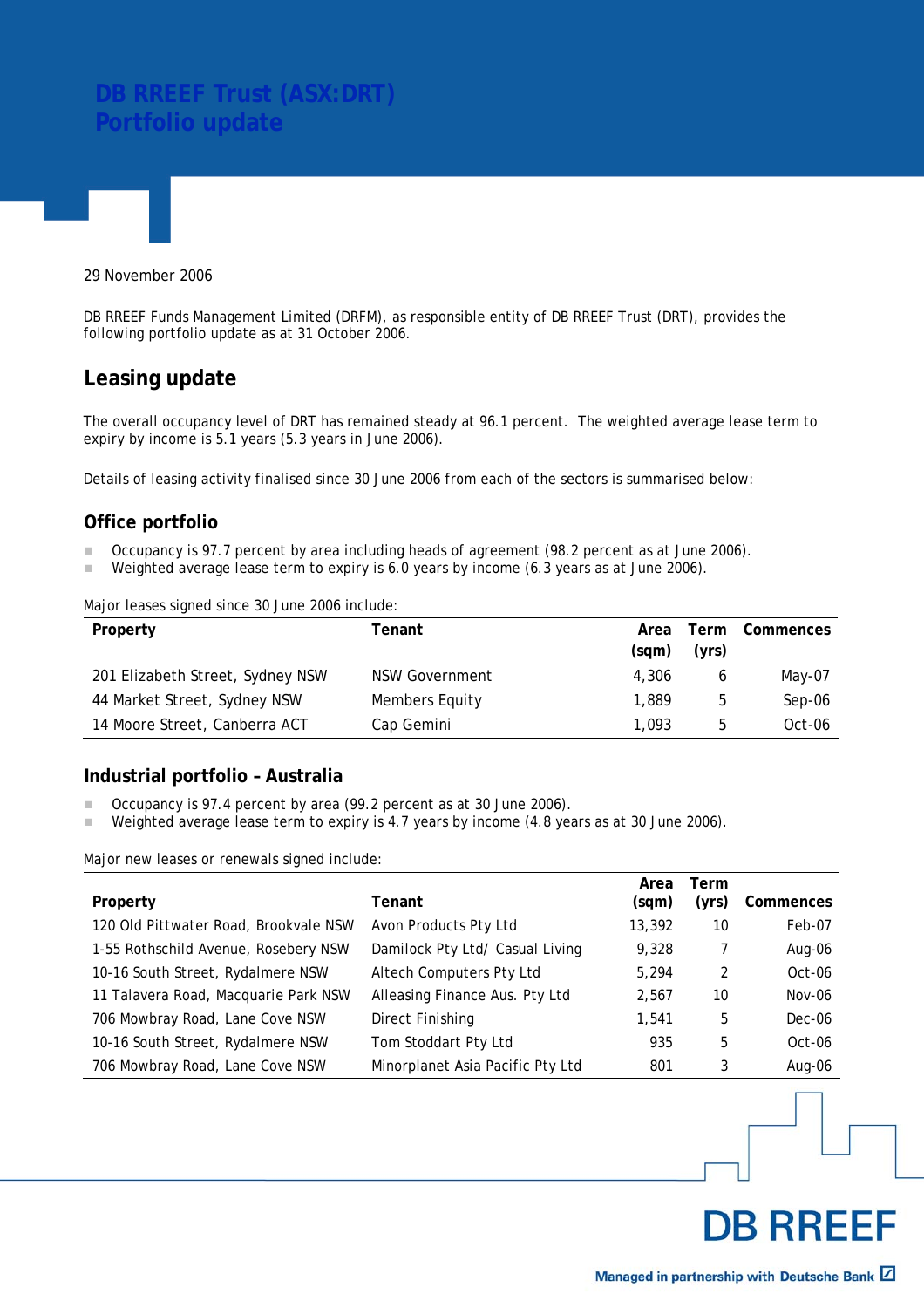## **Retail portfolio**

- Occupancy has remained steady at 99 percent by area.
- Weighted average lease term to expiry is 5.0 years by income (5.1 years as at 30 June 2006).

Major leases signed and the movement in sales across the portfolio is reflected in the table below:

| MAT to      |          |                         |       |       |                              |
|-------------|----------|-------------------------|-------|-------|------------------------------|
| 30 Sep 2006 |          |                         |       | Area  |                              |
| \$'000 pa   | Growth % | Property                | Deals | (sqm) | Other commentary             |
| \$289,036   | 9.3%     | Westfield West Lakes    | 13    | 2.136 | 7 new merchants, 6 renewals  |
| \$309,947   | 16.4%    | Westfield Mt Druitt     | 18    | 1.804 | 11 new merchants, 7 renewals |
| \$388,266   | 11.2%    | Westfield Whitford      | 15    | 1.202 | 10 new merchants, 5 renewals |
| \$377,535   | 2.1%     | Westfield Hurstville    | 12    | 598   | 5 new merchants, 7 renewals  |
| \$55,350    | 11.5%    | Westfield Plenty Valley | 4     | 291   | 4 renewals                   |
| \$138,827   | 9.0%     | Westfield North Lakes   | Nil   | Nil   | no deals done in quarter     |
| \$1,558,961 | 10.8%    | Total / average         |       |       |                              |

#### **Industrial portfolio - USA**

■ Occupancy is 93.7 percent by area (92.5 percent as at 30 June 2006).

■ Weighted average lease term to expiry continues to be 3.3 years by income.

Major leases signed include:

| Metro              | Property                    | Tenant                     | Area<br>(sf) | Term<br>(vrs) | Commences |
|--------------------|-----------------------------|----------------------------|--------------|---------------|-----------|
| <b>Minneapolis</b> | 6105 Trenton Lane           | Select Direct Corp         | 122,032      | 8             | Nov-07    |
| Orlando            | 2901 Titan Row              | Roma Foods                 | 81,924       | 10            | Aug-06    |
| Charlotte          | 3520 Westinghouse Boulevard | Snider, Inc.               | 69.152       | 10.3          | Oct-06    |
| Los Angeles        | 3550 Tyburn Street          | A & A Amalgamated Printing | 58,328       | 10            | Dec-06    |

#### **Industrial portfolio – France**

■ Occupancy remains at 100 percent (by area) and there has been no change to the tenancy situation.

**DB RREEF**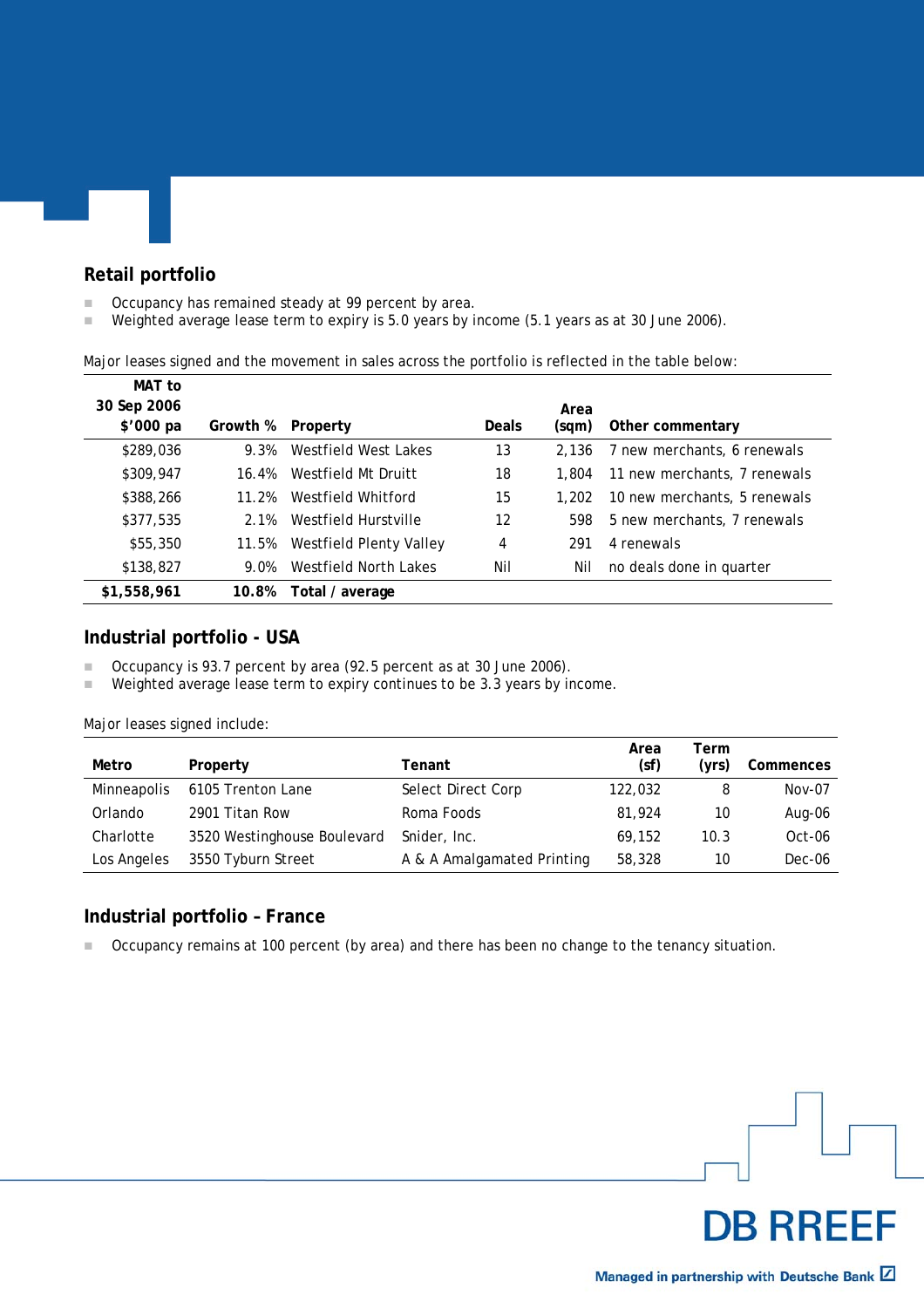# **Acquisition and disposal update**

## **Acquisitions**

#### **144 Wicks Road, North Ryde NSW**

DRT, jointly with DB RREEF Wholesale Property Fund (DWPF), acquired the 5.8 hectare former Peter Board High School site in North Ryde for \$51.75 million plus acquisition costs. Development options are being considered to transform the site into a state of the art office park over a number of stages. Our early analysis indicates that the site has the potential to accommodate more than 80,000 square metres of gross lettable area, including 1,700 car spaces. We anticipate that a development application will be lodged in early 2007.

The acquisition will take advantage of a lift in the investment potential of North Ryde and forms part of DB RREEF's strategy to capitalise on this growing North Shore market while further enhancing our investment pipeline.

#### **Doherty's Road, Laverton North Vic**

Settlement of the \$32 million land parcel adjacent to DB RREEF Industrial Estate, Laverton North occurred on 1 November 2006.

#### **Disposals**

- Oak Park Business Centre, Minneapolis US, a non-core property acquired as part of a portfolio and sold in August 2006 for US\$3.02 million. This price was slightly above the original acquisition price and transactions costs.
- The sale of 121 Evans Rd, Salisbury, Queensland was settled in August 2006. The property sold for \$24 million to a fund managed by DRFM.

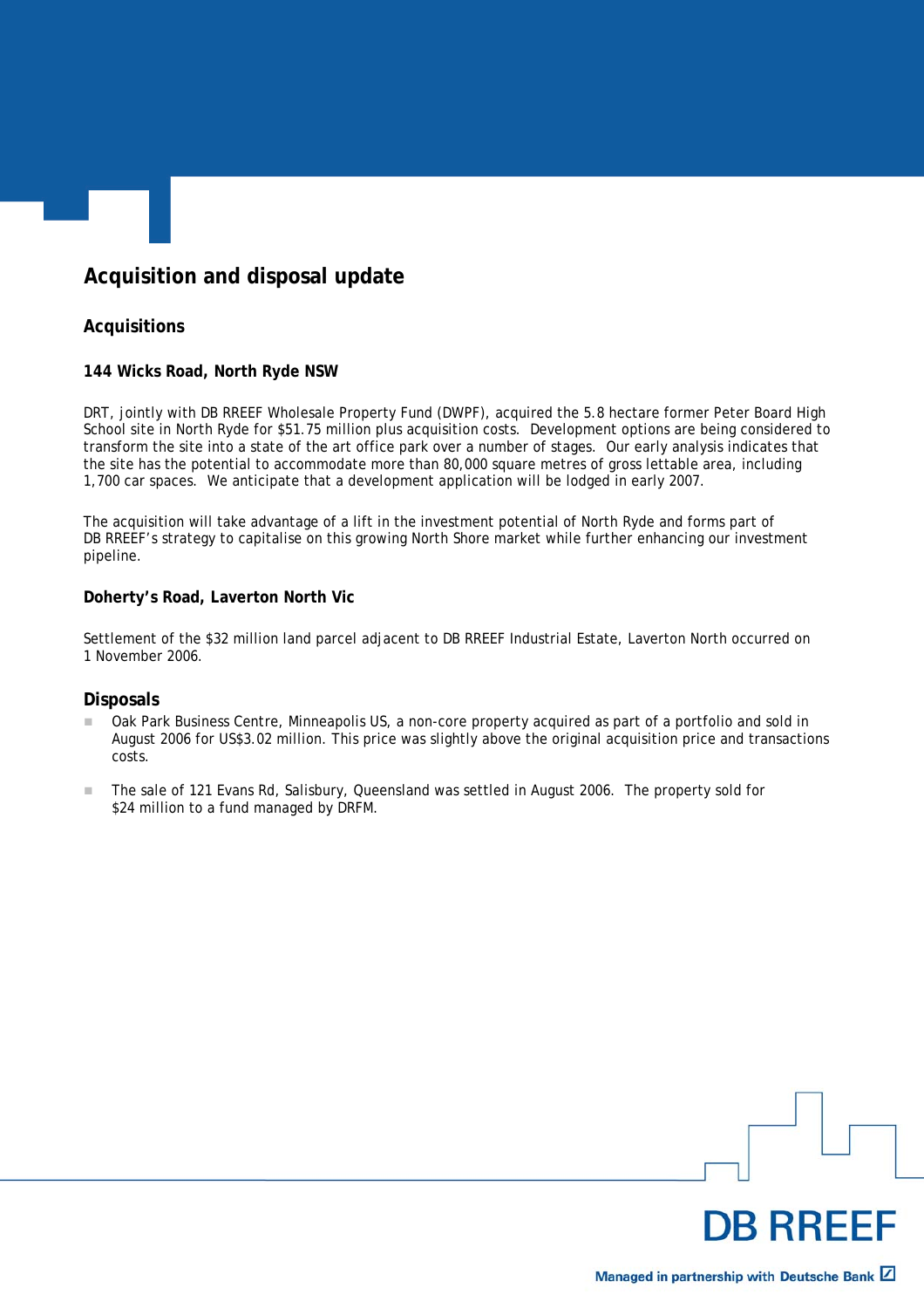# **Development update**

#### **Office sector – Australia**

#### **Developments**

The domestic office portfolio currently has over 104,500 square metres of development activity underway across four projects.

#### **Bent Street, Sydney NSW**

The Stage 1 DA was approved in March 2006 for the construction of an office tower with NLA of approximately 37,500 square metres. A design excellence competition to select an architect based on submitted designs has been completed. The project team is working with the relevant authorities and refining the design in readiness for lodgement of our stage 2 DA.

#### **105 Phillip Street, Parramatta NSW**

Development approval for a tower of 20,000 square metres has been achieved and marketing for precommitments is currently underway. Construction of the tower will commence once a major tenant pre-commitment is secured.

#### **Charlotte Street, Brisbane Qld**

Architectural and planning options are being prepared for a proposed office tower to be constructed over the existing car park on the corner of Charlotte and Albert Streets, Brisbane. Marketing for pre-commitments is currently in progress. A DA application is expected to be lodged with Council in the first half of 2007.

#### **Victoria Cross, North Sydney NSW**

Early design work on a proposed extension of the existing lower five levels, to provide additional area of approximately 5,000 square metres is in progress. A DA application will be lodged with Council shortly.

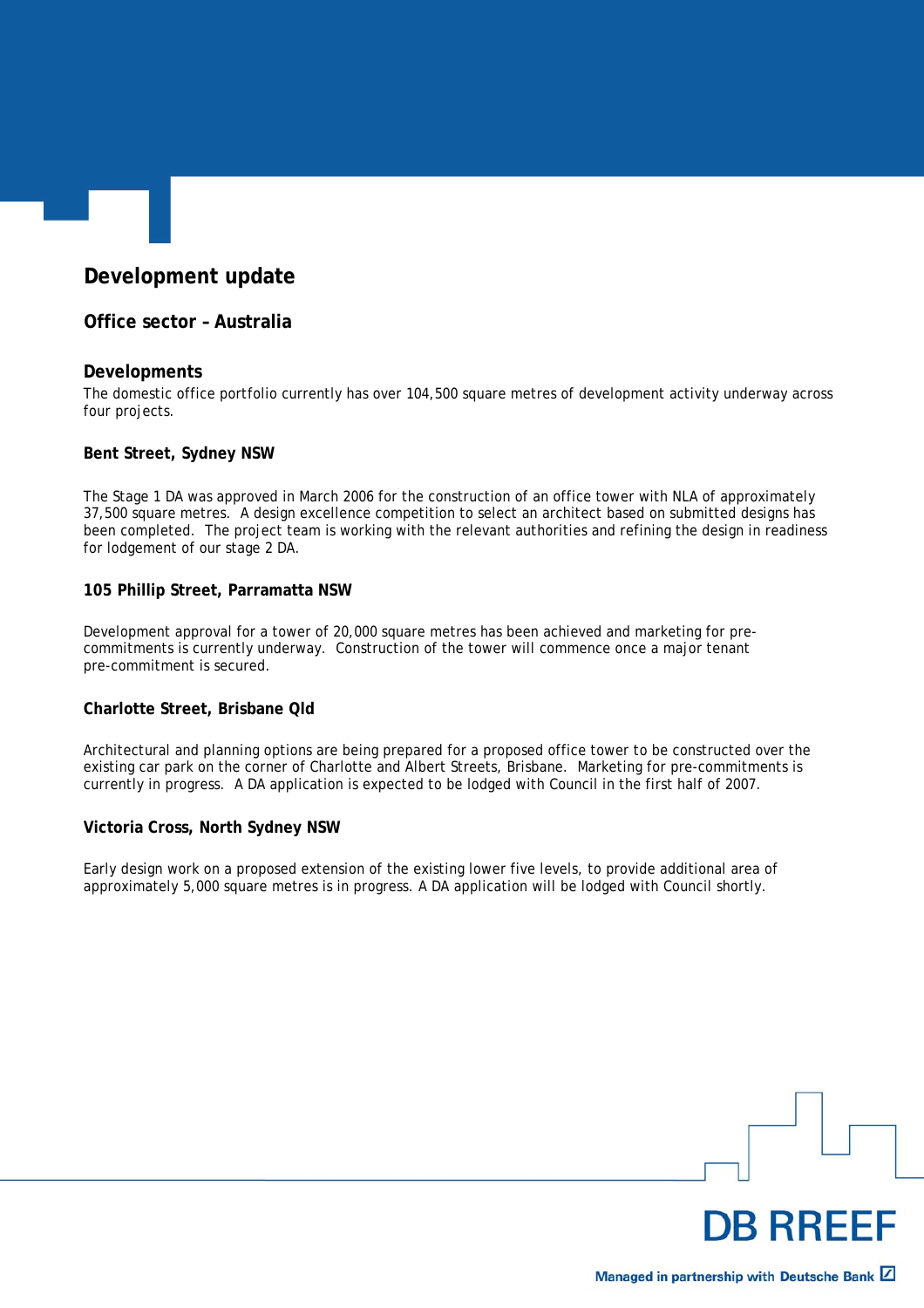## **Industrial sector – Australia**

The domestic industrial portfolio currently has around 105,000 square metres of development activity recently completed or underway with an estimated total project cost of \$136 million and a forecast yield on completion of approximately 8 percent.

#### **DB RREEF Industrial Estate, Laverton North VIC**

- **Wrightson Seeds Australia Pty Limited**: A 7,850 square metre warehouse and distribution facility was pre-leased to Wrightson Seeds for 10 years. Practical completion was achieved on 31 October 2006 for this \$6.1 million project.
- **Coles Group Limited**: Construction of a 43,705 square metre chilled distribution centre pre-leased to Coles Group Limited is currently underway. This \$99 million project is on schedule for completion in the first quarter of 2007.
- **Fosters Limited**: A 53,000 square metre distribution centre (including external canopy areas) costing an estimated \$31 million and pre-leased to Fosters Limited for 10 years is under construction. The project is scheduled for completion in July 2007.

#### **Industrial sector – USA**

#### **Turnpike Distribution Centre, Medley, Florida**

This US\$17.1 million development of 268,119 square feet is due for completion in January 2007. Three leases have been signed and terms agreed on the last available area. Net rents achieved are 12 percent above the initial feasibility representing a yield on total cost of 9 percent.

The success of the Turnpike Distribution Centre demonstrates the capability of RREEF, our global strategic partner to source and manage development projects on our behalf with highly successful outcomes.

#### **Atlantic Corporate Park, Sterling, Virginia**

The development of Atlantic Corporate Park (previously known as Dulles Town Crossing) comprising approximately 220,000 square feet of office accommodation commenced in August 2006 and is due for completion in the first half of 2008. Total cost of the development is forecast at approximately US\$47.6 million.

#### **Whirlpool Acquisition Program**

Orlando, Florida, USA is the first property being constructed as part of the program. This distribution centre of 500,000 square feet, costing approximately US\$28 million has been completed, and Whirlpool has commenced their fit out. It is anticipated that the Orlando facility will be acquired by DRT in the first quarter of 2007.

A further site for the program has been secured in Toronto, Canada. The specific site selection of the remaining distribution centres is well advanced and we expect construction to commence on a number of these facilities within 12 months.

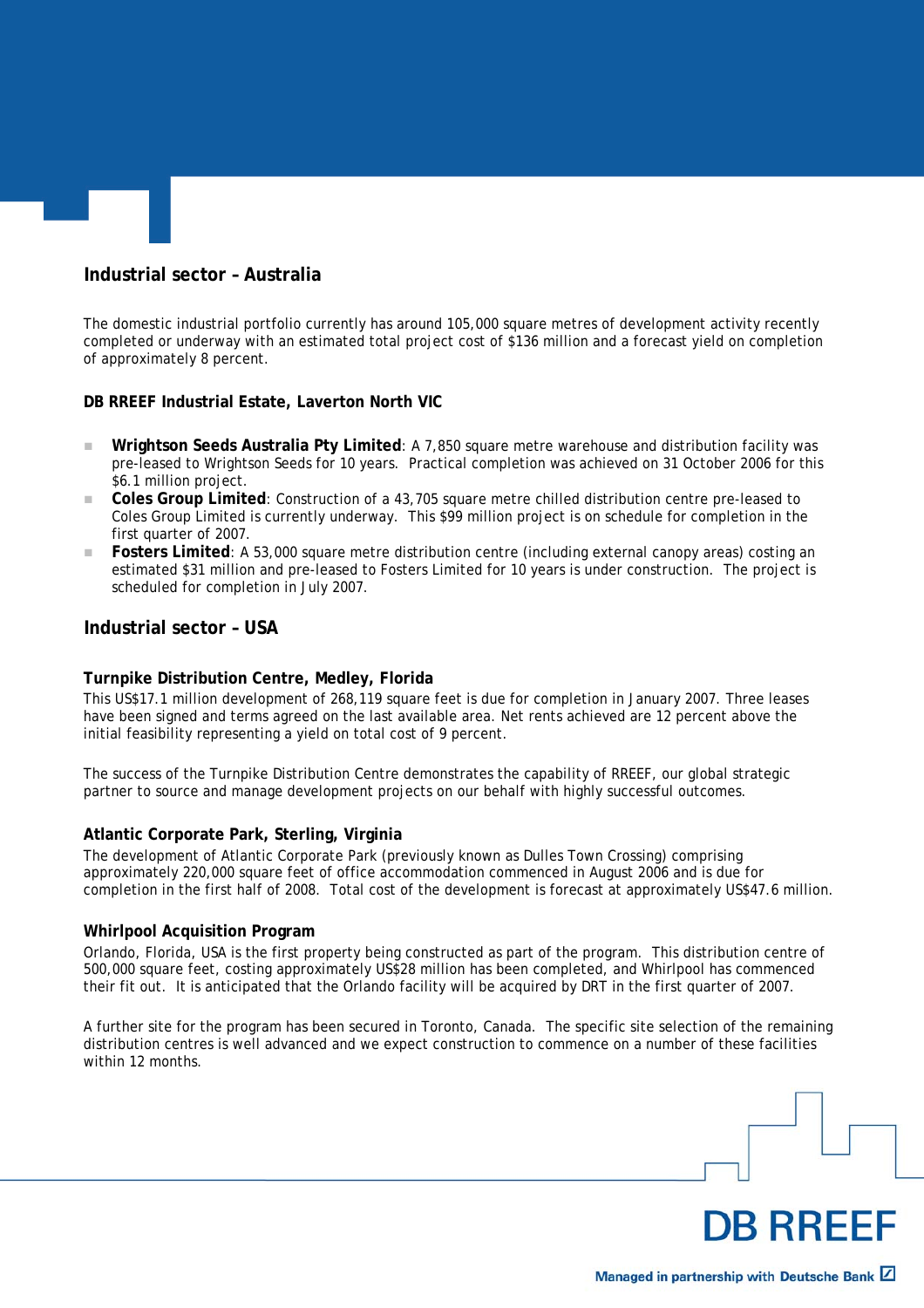# **Retail sector – Australia**

#### **North Lakes, Queensland**

The previously announced expansion of North Lakes Shopping Centre which comprises an additional 26,600 square metres of lettable area commenced in November 2006 with practical completion anticipated by December 2007. The expected total cost, including infrastructure works to benefit future expansion stages, is \$74 million. The expansion will introduce Woolworths, Big W, four mini majors, over 100 specialty stores and additional car parking for over 1,600 cars to the existing centre.

#### **Plenty Valley, Victoria**

A development adding approximately 40,000 square metres of lettable area to Plenty Valley is expected to commence in January 2007 with completion mid 2008. New majors will include Target, Kmart, Safeway and Aldi, in addition to approximately 90 specialty retailers.

# **Third party funds under management**

#### **DB RREEF Wholesale Property Fund**

Deutsche Wholesale Property Fund unit holders at their annual general meeting endorsed a change of ownership of the Responsible Entity of DWPF from Deutsche Bank to DB RREEF, effective 31 October 2006.

In conjunction with the change of ownership, the Fund's name was changed to DB RREEF Wholesale Property Fund.

#### **Acquisitions**

On behalf of third party funds and mandates, DB RREEF has secured over \$300 million of properties which have either settled or are in exclusive due diligence during the last six months.